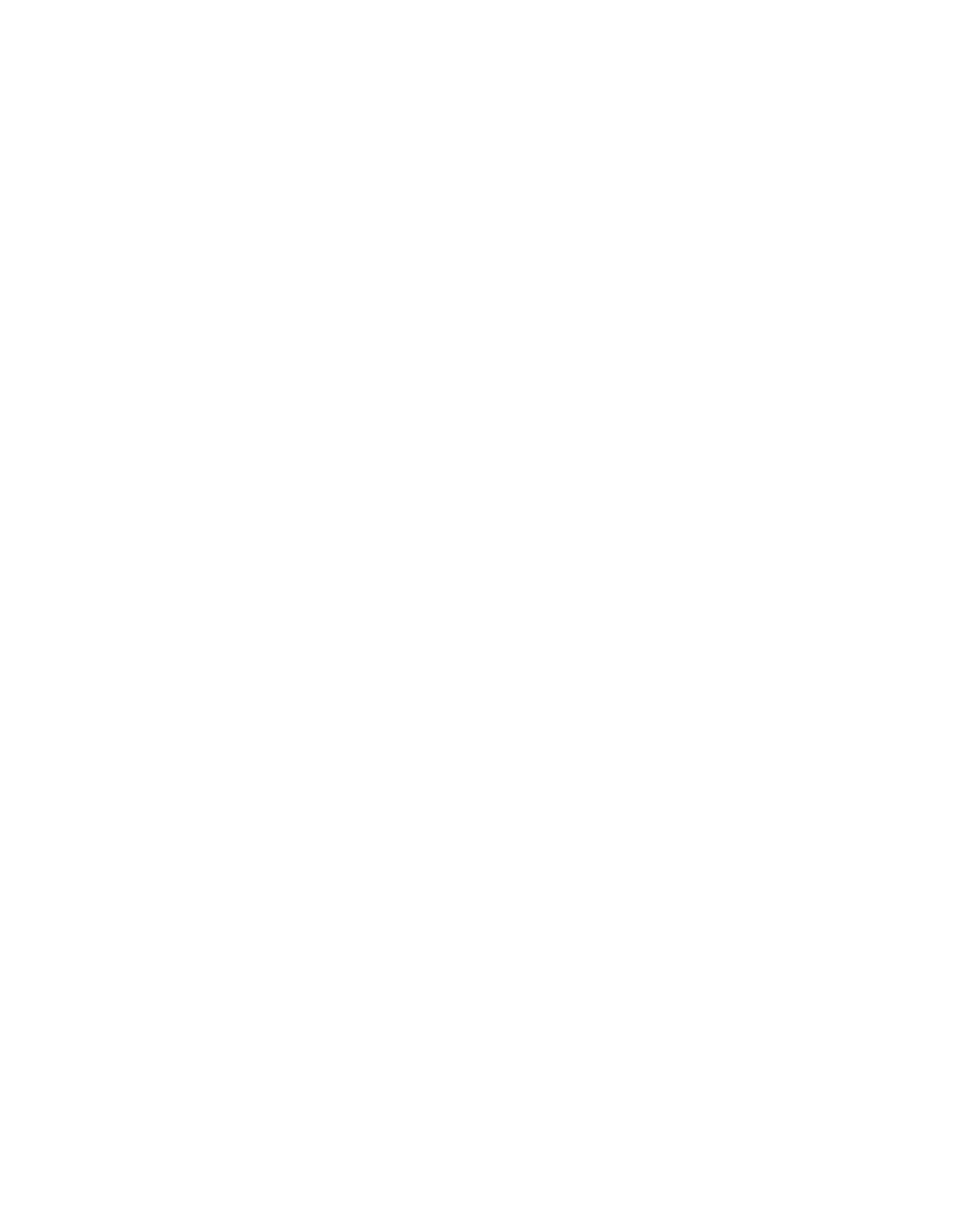**ST. GEORGE'S EPISCOPAL CHURCH** in the heart of the historic Stockade District **THE FIRST SUNDAY AFTER PENTECOST, TRINITY SUNDAY – 12 JUNE 2022 HIGH MASS — RITE I, 10AM**

The Very Rev. Marshall J. Vang, *Celebrant & Preacher* Dr. Brian J. Taylor, AAGO, *Director of Music Ministry*

# **MASS SETTING** Missa de Sancta Maria Magdalena *Healey Willan (1880-1968)* **PREPARATION OF SACRED MINISTERS IN THE LADY CHAPEL** *The Sacred Ministers offer Preparatory Prayers prior to the Entrance Procession*

**ENTRANCE HYMN** 370 I bind unto myself today *St. Patrick's Breastplate*

# **THE INTROIT** *Sung by the cantor and the choir*

**B**lessed be the Holy Trinity and the undivided Unity. We will praise and glorify him; because he hath showed his mercy upon us. Let us bless the Father and the Son, with the Holy Spirit. Glory be...

# **OPENING ACCLAMATION**

Celebrant  $\Phi$  Blessed be God, Father, Son and Holy Ghost<br>**People** And blessed be his kingdom, now and for eve And blessed be his kingdom, now and for ever.

### **THE COLLECT FOR PURITY** *(people kneel)*

**A**lmighty God, unto whom all hearts are open, all desires known, and from whom no secrets are hid: Cleanse the thoughts of our hearts by the inspiration of thy Holy Spirit, that we may perfectly love thee and worthily magnify thy holy Name; through Christ our Lord. **Amen.**

# **THE SUMMARY OF THE LAW**

**H**ear what our Lord Jesus Christ saith: Thou shalt love the Lord thy God with all thy heart, and with all thy soul, and with all thy mind. This is the first and great commandment. And the second is like unto it: Thou shalt love thy neighbor as thyself. On these two commandments hang all the Law and the Prophets.

**KYRIE ELEISON, HYMNAL S-91** *(people kneel)*

**Lord, have mercy upon us. (3x) Christ, have mercy upon us. (3x) Lord, have mercy upon us***.* **(3x)**

**GLORIA IN EXCELSIS, HYMNAL S-202** *(people stand)*

**Glory be to God on high, and on earth peace, good will towards men.**

**We praise thee, we bless thee, we worship thee, we glorify thee, we give thanks to thee for thy great glory,**

- **O Lord God, heavenly King, God the Father Almighty.**
- **O Lord, the only-begotten Son, Jesus Christ;**
- **O Lord God, Lamb of God, Son of the Father, that takest away the sins of the world,**

**have mercy upon us. Thou that takest away the sins of the world, receive our prayer. Thou that sittest at the right hand of God the Father, have mercy upon us. For thou only art holy; thou only art the Lord; thou only, O Christ, with the Holy Ghost,**

✠ **art most high in the glory of God the**

**Father. Amen.**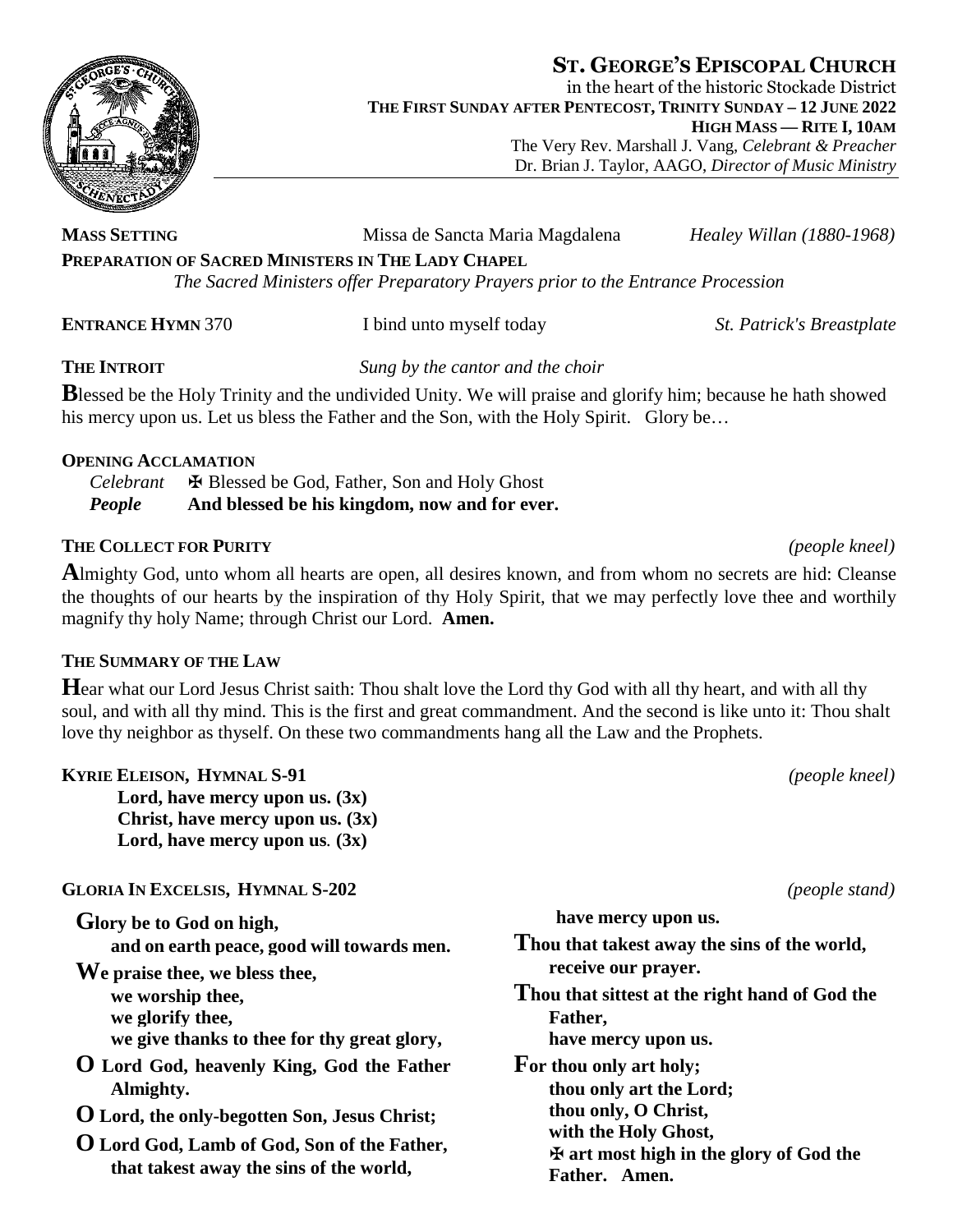### **THE COLLECT OF THE DAY**

*Celebrant* The Lord be with you. *People* **And with thy spirit.** *Celebrant* Let us pray.

**A**lmighty and everlasting God, who hast given unto us thy servants grace, by the confession of a true faith, to acknowledge the glory of the eternal Trinity, and in the power of the Divine Majesty to worship the Unity: We beseech thee that thou wouldest keep us steadfast in this faith and worship, and bring us at last to see thee in thy one and eternal glory, O Father; who with the Son and the Holy Spirit livest and reignest, one God, for ever and ever

*People* **Amen.**

**D**oes not wisdom call, and does not understanding raise her voice? On the heights, beside the way, at the crossroads she takes her stand; beside the gates in front of the town, at the entrance of the portals she cries out: "To you, O people, I call, and my cry is to all that live. The LORD created me at the beginning of his work, the first of his acts of long ago. Ages ago I was set up, at the first, before the beginning of the earth. When there were no depths I was brought forth, when there were no springs abounding with water. Before the mountains had been shaped, before the hills, I was brought forth- when he had not yet made earth and fields, or the world's first bits of soil. When he established the heavens, I was there, when he drew a circle on the face of the deep, when he made firm the skies above, when he established the fountains of the deep, when he assigned to the sea its limit, so that the waters might not transgress his command, when he marked out the foundations of the earth, then I was beside him, like a master worker; and I was daily his delight, rejoicing before him always, rejoicing in his inhabited world and delighting in the human race."

*Lector* The Word of the Lord *People* **Thanks be to God**

# **GRADUAL**

**B**lessed art thou O Lord; that beholdest the great deep; and sittest upon the Cherubim. O bless the Lord of heaven; for he hath showed mercy upon us.

**THE FIRST READING Proverbs 8:1-4, 22-31**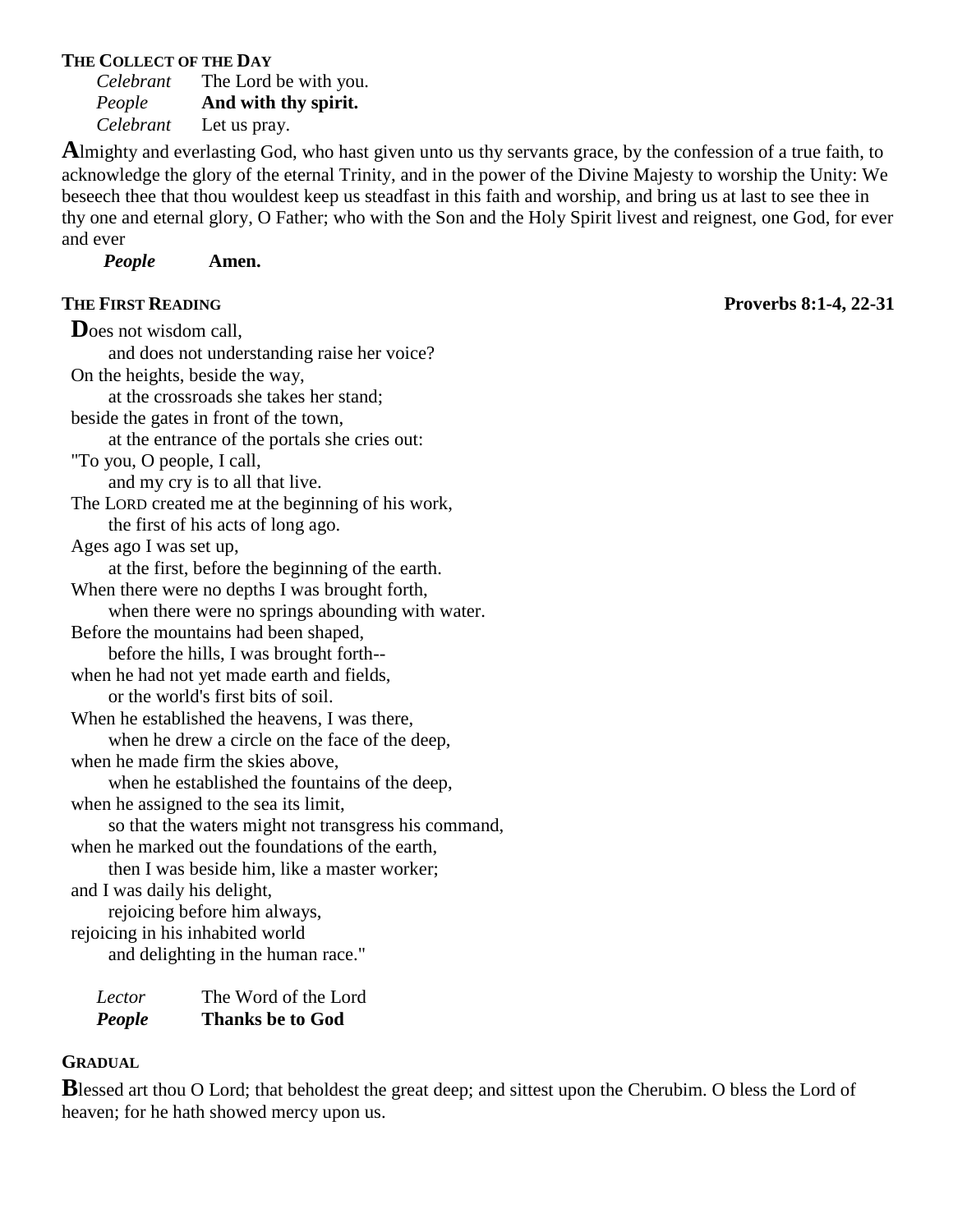### **THE EPISTLE READING Romans 5:1-5**

**S**ince we are justified by faith, we have peace with God through our Lord Jesus Christ, through whom we have obtained access to this grace in which we stand; and we boast in our hope of sharing the glory of God. And not only that, but we also boast in our sufferings, knowing that suffering produces endurance, and endurance produces character, and character produces hope, and hope does not disappoint us, because God's love has been poured into our hearts through the Holy Spirit that has been given to us.

*Lector* The Word of the Lord *People* **Thanks be to God**

*Please Stand for the Gospel*



**CANTOR** Blessed art thou O Lord God of our Fathers; and worthy to be praised for evermore.

### **THE HOLY GOSPEL SECUTE 2.15**

*Celebrant*  $\bf \Phi$  The Holy Gospel of our Lord Jesus Christ according to St. John **People Glory be to thee, O Lord.** Glory be to thee, O Lord.

**J**esus said to the disciples, "I still have many things to say to you, but you cannot bear them now. When the Spirit of truth comes, he will guide you into all the truth; for he will not speak on his own, but will speak whatever he hears, and he will declare to you the things that are to come. He will glorify me, because he will take what is mine and declare it to you. All that the Father has is mine. For this reason I said that he will take what is mine and declare it to you."

| Celebrant | The Gospel of the Lord.      |
|-----------|------------------------------|
| People    | Praise be to thee, O Christ. |

**THE NICENE CREED** *(people stand)*

**THE SERMON** THE VERY REV. MARSHALL J. VANG

**I believe in one God, the Father Almighty, maker of heaven and earth, and of all things visible and invisible**; **And in one Lord Jesus Christ, the only-begotten Son of God, begotten of his Father before all worlds, God of God, Light of Light, very God of very God, begotten, not made, being of one substance with the Father; by whom all things were made; who for us men and for our salvation came down from heaven, and was incarnate by the Holy Ghost of the Virgin Mary, and was made man; and was crucified also for us under Pontius Pilate; he suffered and was buried; and the third day he rose again according to the Scriptures, and ascended into heaven, and sitteth on the right hand of the Father; and he shall come again, with glory, to Judge both the quick and the dead; whose kingdom shall have no end. And I believe in the Holy Ghost the Lord, and Giver of Life, who proceedeth from the Father (and the Son); who with the Father and the Son together is worshiped and glorified; who spake by the Prophets. And I believe one holy Catholic and Apostolic Church; I acknowledge one Baptism for the remission of sins; and I look for the resurrection of the dead** ✠ **and the life of the world to come. Amen.**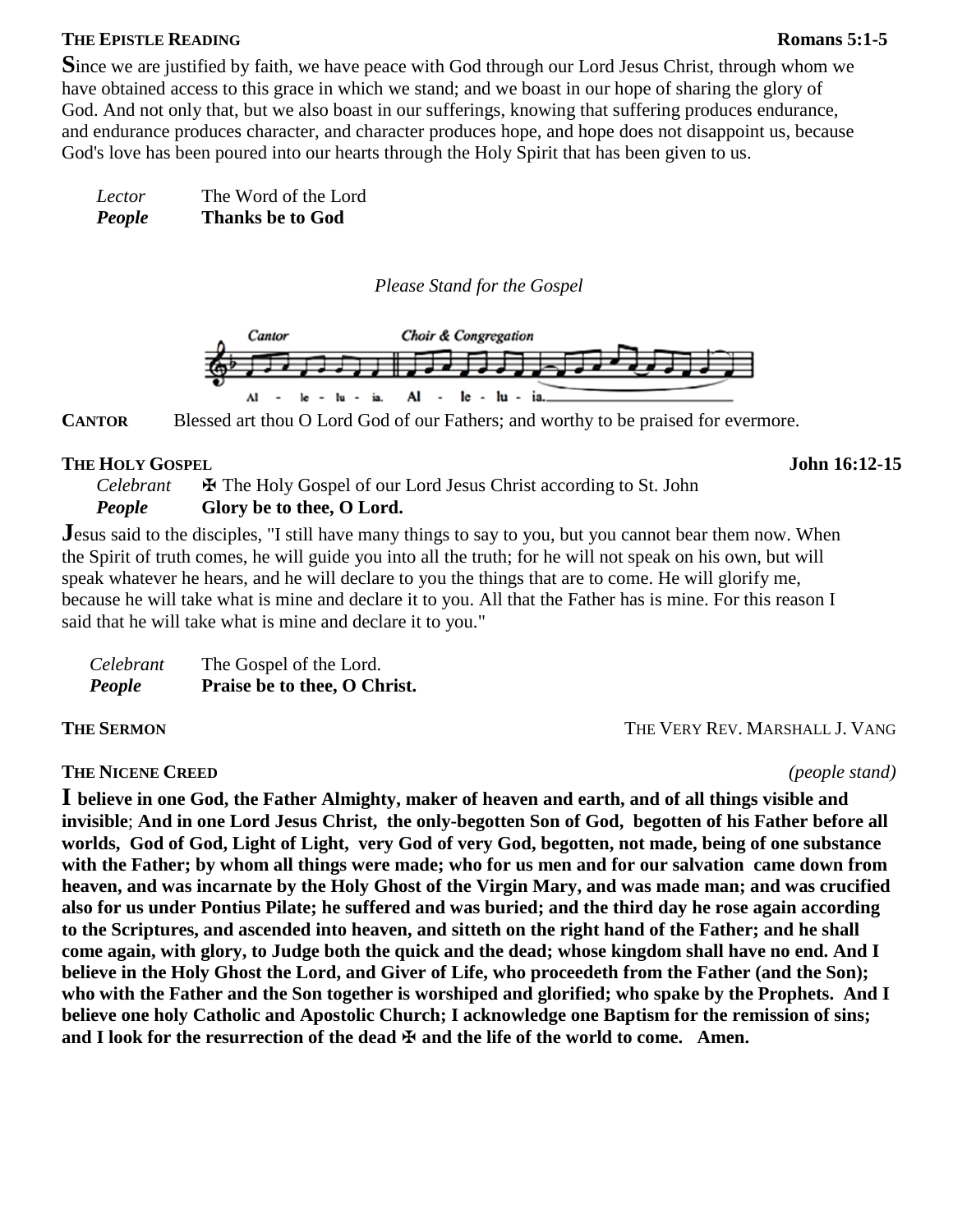### **THE PRAYERS OF THE PEOPLE** *(people kneel)*

Let us pray for the whole state of Christ's Church and the world.

**A**lmighty and everliving God, who in thy holy Word hast taught us to make prayers, and supplications, and to give thanks for all men: Receive these our prayers which we offer unto thy divine Majesty, beseeching thee to inspire continually the Universal Church with the spirit of truth, unity, and concord; and grant that all those who do confess thy holy Name may agree in the truth of thy holy Word, and live in unity and godly love.

Give grace, O heavenly Father, to all bishops and other ministers *[especially ]*, that they may -- both by their life and doctrine -- set forth thy true and lively Word, and rightly and duly administer thy holy Sacraments.

And to all thy people give thy heavenly  $\mathbf \Psi$  grace, and especially to this congregation here present; that, with meek heart and due reverence, they may hear and receive thy holy Word, truly serving thee in holiness and righteousness all the days of their life.

We beseech thee also so to rule the hearts of those who bear the authority of government in this and every land *[especially ]*, that they may be led to wise decisions and right actions for the welfare and peace of the world.

Open, O Lord, the eyes of all people to behold thy gracious hand in all thy works, that, rejoicing in thy whole creation, they may honor thee with their substance, and be faithful stewards of thy bounty.

And we most humbly beseech thee, of thy goodness, O Lord, to comfort and succor all those who in this transitory life, are in trouble, sorrow, need, sickness, or any other adversity, *[especially ]*.

And we also bless  $\mathfrak F$  thy holy Name for all thy servants departed this life in thy faith and fear *[especially ]*, beseeching thee to grant them continual growth in thy love and service; and to grant us grace so to follow the good examples of *[Blessed Mary Ever-Virgin, Blessed George our Patron, and]* all thy saints, that with them we may be partakers of thy heavenly kingdom.

We remember those who celebrate their birthdays and anniversaries this week, [especially *]* 

Grant these our prayers, O Father, for Jesus Christ's sake, our only Mediator and Advocate. *Amen.*

# **THE CONFESSION OF SIN**, BCP p. 331 *(people kneel)*

*Celebrant* Ye who do truly and earnestly repent you of your sins, and are in love and charity with your neighbors, and intend to lead a new life, following the commandments of God, and walking from henceforth in his holy ways: Draw near with faith, and take this Holy Sacrament to your comfort, and make your humble confession to Almighty God, devoutly kneeling.

**Almighty God, Father of our Lord Jesus Christ, maker of all things, judge of all men: We acknowledge and bewail our manifold sins and wickedness, which we from time to time most grievously have committed, by thought, word, and deed, against thy divine Majesty, provoking most justly thy wrath and indignation against us. We do earnestly repent, and are heartily sorry for these our misdoings; the remembrance of them is grievous unto us, the burden of them is intolerable. Have mercy upon us, have mercy upon us, most merciful Father; for thy Son our Lord Jesus Christ's sake, forgive us all that is past; and grant that we may ever hereafter serve and please thee in newness of life, to the honor and glory of thy Name; through Jesus Christ our Lord. Amen.**

# **THE ABSOLUTION**

**A**lmighty God, our heavenly Father, who of his great mercy hath promised forgiveness of sins to all those who with hearty repentance and true faith turn unto him, have mercy upon you,  $\mathbf{\Psi}$  pardon and deliver you from all your sins, confirm and strengthen you in all goodness, and bring you to everlasting life; through Jesus Christ our Lord. *Amen*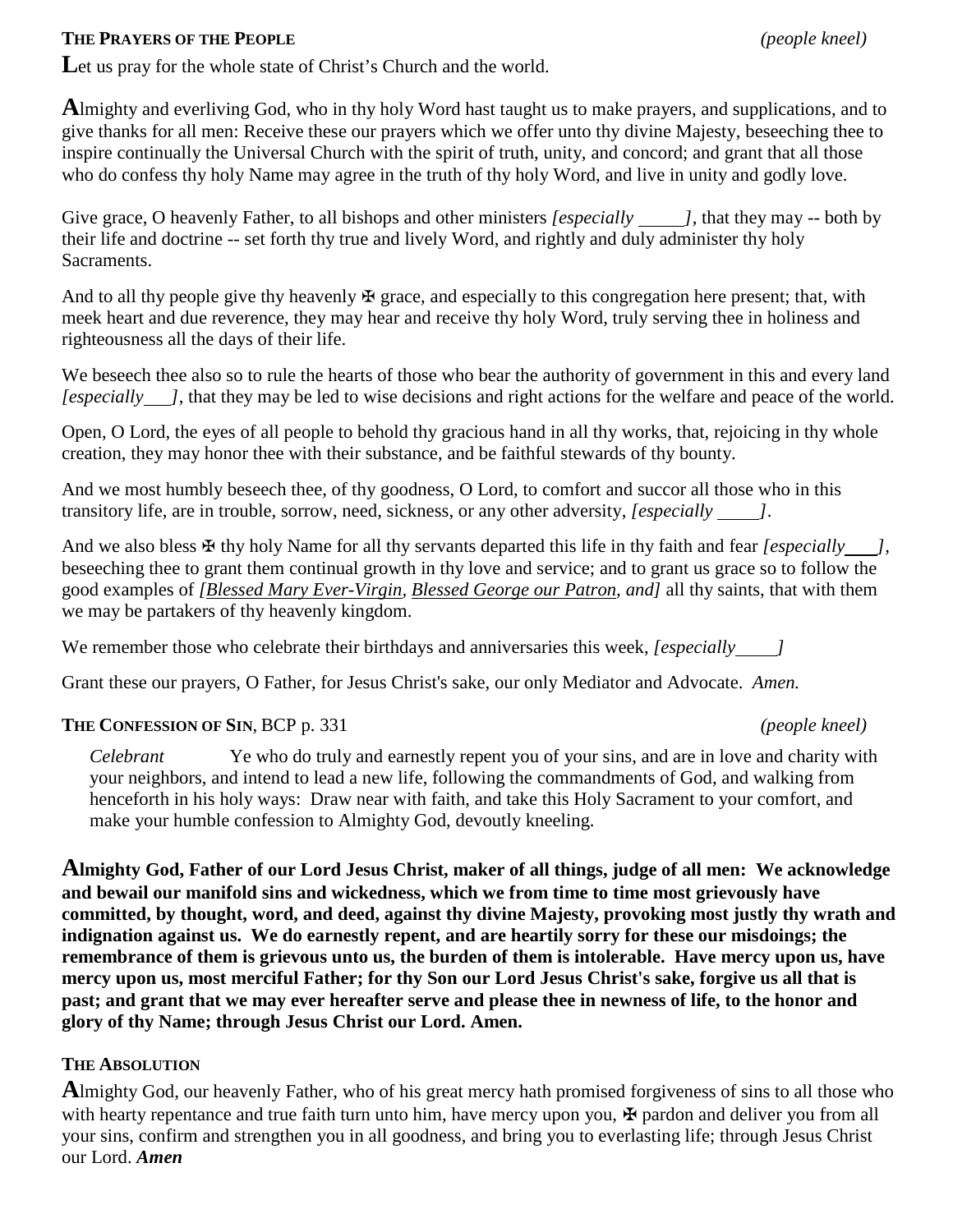### **THE COMFORTABLE WORDS**

**H**ear what comfortable words our Savior Christ saith unto all who truly turn to him.

Come unto me, all ye that travail and are heavy laden, and I will refresh you.

So God loved the world, that he gave his only-begotten Son, to the end that all that believe in him should not perish, but have everlasting life.

Hear also what St. Paul saith: This is a true saying, and worthy of all men to be received, that Christ Jesus came into the world to save sinners.

Hear also what St. John saith: If any man sin, we have an Advocate with the Father, Jesus Christ the righteous; and he is the Propitiation for our sins, and not for ours only, but for the sins of the whole world.

*Celebrant* The peace of the Lord be always with you. *People* **And with thy spirit***.*

### **WELCOME & ANNOUNCEMENTS**

### **THE OFFERTORY SENTENCE** *Sung by the cantor*

**B**lessed be God the Father and the only begotten Son of God; and blessed be the Holy Spirit; for the mercy he hath done unto us.

**OFFERTORY HYMN** 366 Holy God we praise thy Name *Grosser Gott*

### **THE GREAT THANKSGIVING**



*The Celebrant sings the Proper Preface of Trinity Sunday*

# **SANCTUS & BENEDICTUS QUI VENIT HYMNAL S-114**

**Holy, holy, holy, Lord God of Hosts: Heaven and earth are full of thy Glory. Glory be to thee, O Lord Most High.**

### ✠ **Blessed is he that cometh in the name of the Lord. Hosanna in the highest.**

### **THE EUCHARISTIC PRAYER** *(people kneel)*

**A**ll glory be to thee, Almighty God, our heavenly Father, for that thou, of thy tender mercy, didst give thine only Son Jesus Christ to suffer death upon the cross for our redemption; who made there, by his one oblation of himself once offered, a full, perfect, and sufficient sacrifice, oblation, and satisfaction, for the sins of the whole world; and did institute, and in his holy Gospel command us to continue, a perpetual memory of that his precious death and sacrifice, until his coming again.

**THE PEACE** *(people stand)*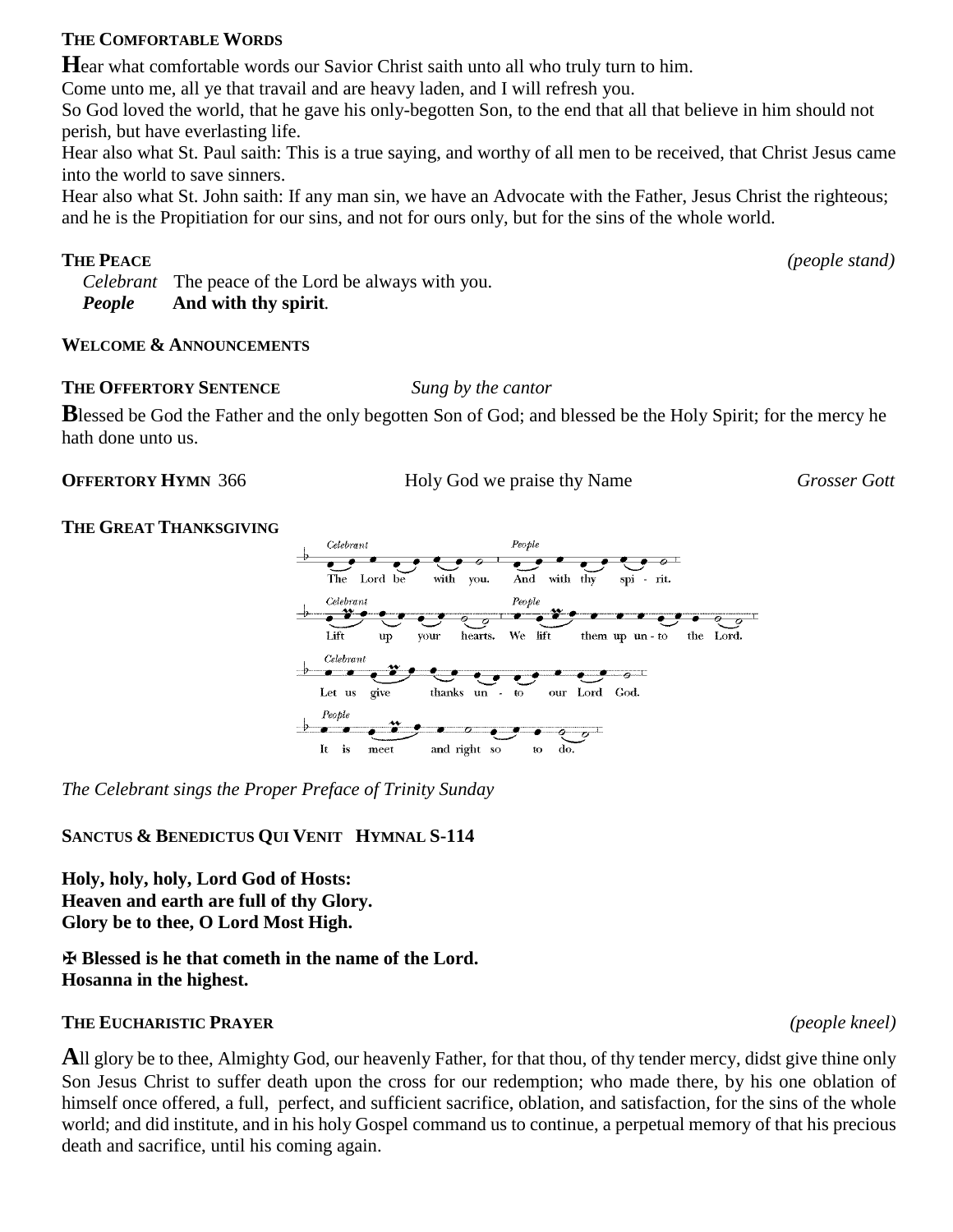**F**or in the night in which he was betrayed, he took bread; and when he had given thanks, he brake it, and gave it to his disciples, saying, "Take, eat, this is my Body, which is given for you. Do this in remembrance of me."  $\mathbf{\mathbf{\mathbf{\mathbb{F}}}}$ 

Likewise, after supper, he took the cup; and when he had given thanks, he gave it to them, saying, "Drink ye all of this; for this is my Blood of the New Testament, which is shed for you, and for many, for the remission of sins. Do this, as oft as ye shall drink it, in remembrance of me."  $\mathbf{\ddot{F}}$ 

**W**herefore, O Lord and heavenly Father, according to the institution of thy dearly beloved Son our Savior Jesus Christ, we, thy humble servants, do celebrate and make here before thy divine Majesty, with these thy holy gifts, which we now offer unto thee, the memorial thy Son hath commanded us to make; having in remembrance his blessed passion and precious death, his mighty resurrection and glorious ascension; rendering unto thee most hearty thanks for the innumerable benefits procured unto us by the same.

And we most humbly beseech thee, O merciful Father, to hear us; and, of thy almighty goodness, vouchsafe to bless and sanctify, with thy Word and Holy Spirit, these thy gifts and creatures of bread and wine; that we, receiving them according to thy Son our Savior Jesus Christ's holy institution, in remembrance of his death and passion, may be partakers of his most blessed Body and Blood.

**A**nd we earnestly desire thy fatherly goodness mercifully to accept this our sacrifice of praise and thanksgiving; most humbly beseeching thee to grant that, by the merits and death of thy Son Jesus Christ, and through faith in his blood, we, and all thy whole Church, may obtain remission of our sins, and all other benefits of his passion.

And here we offer and present unto thee, O Lord, ourselves, our souls and bodies, to be a reasonable, holy, and living sacrifice unto thee; humbly beseeching thee that we, and all others who shall be partakers of this Holy Communion, may worthily receive the most precious Body and Blood of thy Son Jesus Christ,  $\mathbf{\Psi}$  be filled with thy grace and heavenly benediction, and made one body with him, that he may dwell in us, and we in him.

And although we are unworthy, through our manifold sins, to offer unto thee any sacrifice, yet we beseech thee to accept this our bounden duty and service, not weighing our merits, but pardoning our offenses, through Jesus Christ our Lord; By whom, and with whom, in the unity of the Holy Ghost, all honor and glory be unto thee, O Father Almighty, world without end. **Amen.**

And now, as our Savior Christ hath taught us, we are bold to say,

### **THE LORD'S PRAYER**



### **THE FRACTION**

*Celebrant* Alleluia. Christ our Passover is sacrificed for us; *People* **Therefore let us keep the feast. Alleluia.**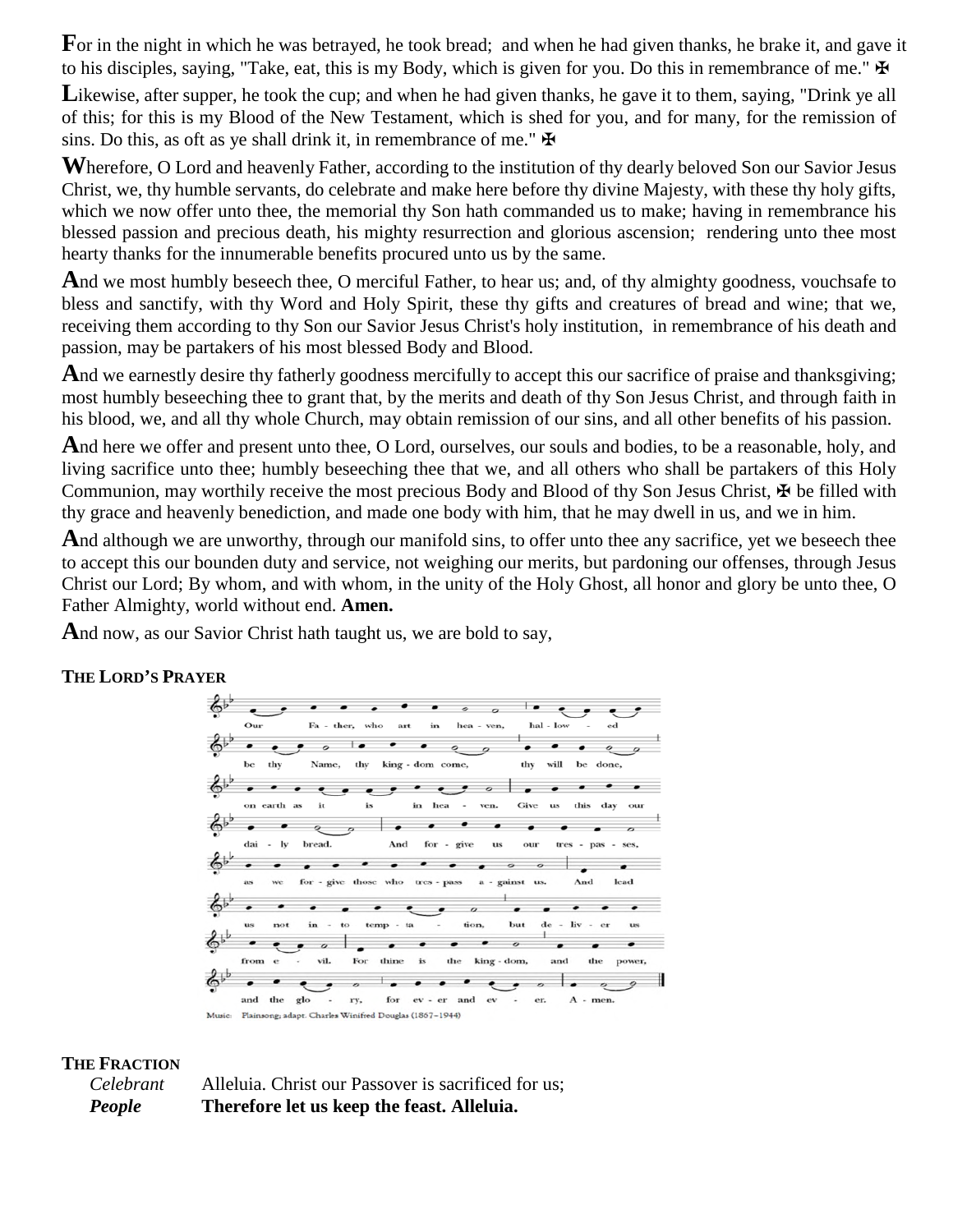**AGNUS DEI HYMNAL S-158** *Said by all (people kneel)*

**O Lamb of God, that takest away the sins of the world, have mercy upon us.**

**O Lamb of God, that takest away the sins of the world, have mercy upon us.**

**O Lamb of God, that takest away the sins of the world, grant us thy peace.**

# **THE PRAYER OF HUMBLE ACCESS** *Said by all (people kneel)*

**We do not presume to come to this thy Table, O merciful Lord, trusting in our own righteousness, but in thy manifold and great mercies. We are not worthy so much as to gather up the crumbs under thy Table. But thou art the same Lord whose property is always to have mercy. Grant us therefore, gracious Lord, so to eat the flesh of thy dear Son Jesus Christ, and to drink his blood, that we may evermore dwell in him, and he in us. Amen.**

# **THE INVITATION**

*Celebrant*  $\bullet$  **Example 1.4** Behold the Lamb of God: Behold him that taketh away the sins of the world.<br>**People** Lord, I am not worthy that thou shouldest come under my roof, but speak to Lord, I am not worthy that thou shouldest come under my roof, but speak the word **only and my soul shall be healed.**

# **ADMINISTRATION OF COMMUNION**

*All baptized Christians may receive communion, regardless of age or denomination.*

# **THE COMMUNION SENTENCE** *Sung by the cantor*

Let us bless the God of heaven; and in the sight of all living will we give thanks unto him; because he hath done unto us after his loving kindness.

| THE COMMUNION ANTHEM | Twas in the Year that King Uzziah Died | Charles Wood (1866-1926) |
|----------------------|----------------------------------------|--------------------------|
|----------------------|----------------------------------------|--------------------------|

**THE POST COMMUNION PRAYER** *Said by all (people kneel)*

**Almighty and everliving God, we most heartily thank thee for that thou dost feed us, in these holy mysteries, with the spiritual food of the most precious Body and Blood of thy Son our Savior Jesus Christ; and dost assure us thereby of thy favor and goodness towards us; and that we are very members incorporate in the mystical body of thy Son, the blessed company of all faithful people; and are also heirs, through hope, of thy everlasting kingdom. And we humbly beseech thee, O heavenly Father, so to assist us with thy grace, that we may continue in that holy fellowship, and do all such good works as thou hast prepared for us to walk in; through Jesus Christ our Lord, to whom with thee and the Holy Ghost, be all honor and glory, world without end. Amen.**

**THE BLESSING**

| <b>EXIT HYMN 362</b>                          | Holy, holy, holy! Lord God Almighty!                                                       | Nicaea            |
|-----------------------------------------------|--------------------------------------------------------------------------------------------|-------------------|
| <b>THE DISMISSAL</b><br>Celebrant:<br>People: | Let us go forth into the world, rejoicing in the power of the Spirit.<br>Thanks be to God. | <b>BCP</b> p. 339 |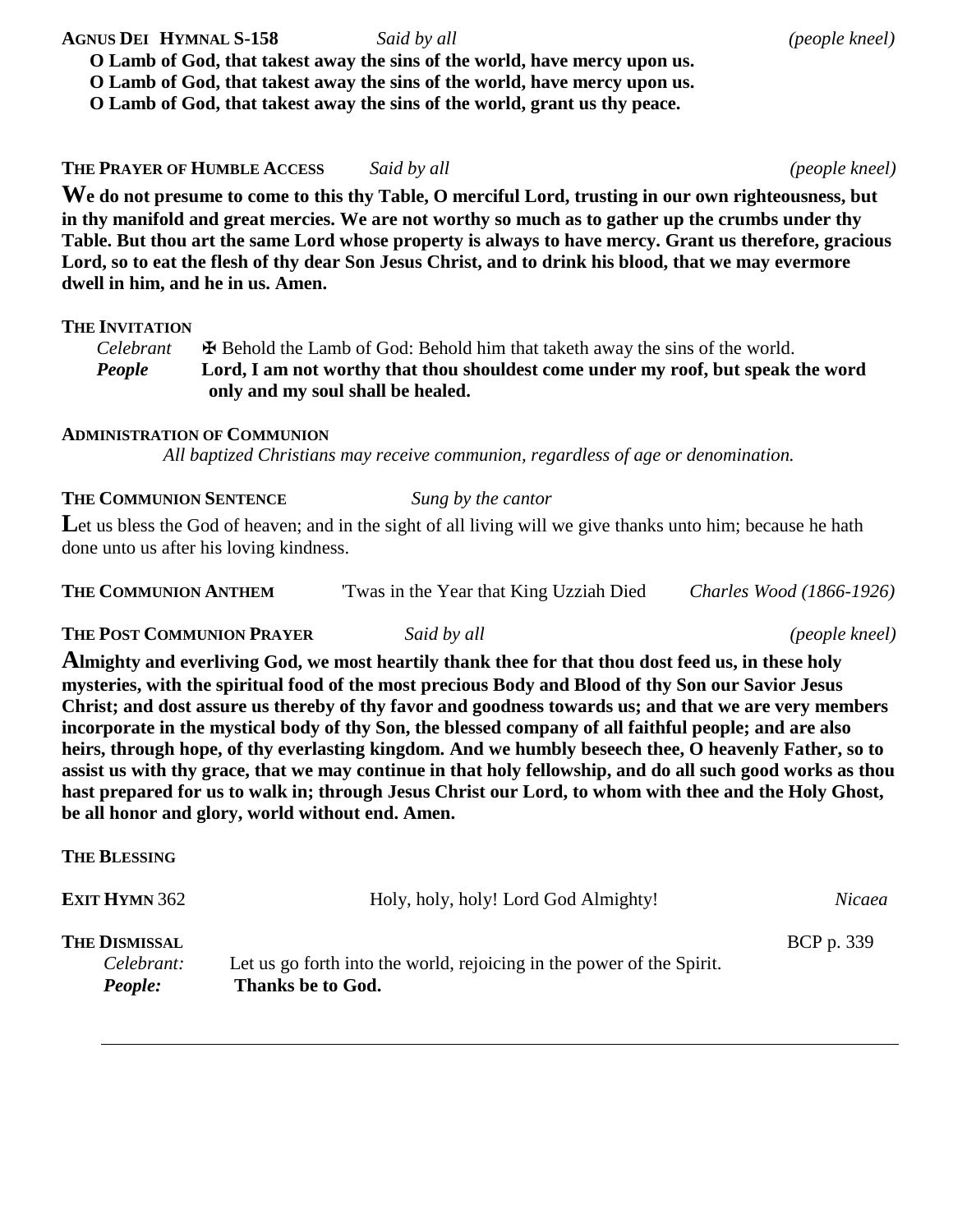| Celebrant & Preacher:        | The Very Rev. Marshall J. Vang  |
|------------------------------|---------------------------------|
| <b>Master of Ceremonies:</b> | David Kennison                  |
| Organist:                    | Dr. Brian J. Taylor             |
| Cantor:                      | Louisa Carr                     |
| Thurifer:                    | Chris Henry                     |
| Acolytes:                    | Anne Kennison & J. J. Moran     |
| Greeter:                     | Lynn Paska                      |
| Lector:                      | Jim Wingate                     |
| Counters:                    | Ralph Polumbo & Barb Wengrovius |
| Altar Guild:                 | Carol Gaige                     |
| Sacristan:                   | Alice Polumbo                   |

### **Prayer List**

The Sick and those in need: Heather, Robert T., Richard, Christian, Christine L, Kate J, Leslie P, Larry P, Ed C, Nellie, Bob K, Maidie, Sue C, Karen S, Scott W, Suzy T, Dan F, Ted H, Donald M, Nicholas, Fr. Richard, George, Jesse, Fern Alex, Christina S. *This list will be reset every 3 months. If you would like a name included, contact office@stgeorgesschenectady.org*

**The Departed**  $\bullet$  **Joseph Perretta (former Georgian) Committal of ashes on Oct 22<br><b>Birthdays:** Daniel Machold (6-17, Fri), Helen Stromberg (6-18, Sat) **Birthdays:** Daniel Machold (6-17, Fri), Helen Stromberg (6-18, Sat) **Anniversaries:** None

# **PARISH NOTICES**

**WELCOME VISITORS!** We'd like to extend a warm welcome to our visitors today. Whether you live in our area and decided to worship with us today or if you are visiting from out of town, we offer you a warm Georgian welcome! There are visitor cards in most of the pews and we ask that you fill one out and give it to the Greeters at the door or simply drop it in the offering plate. We'd love to see you again. Our Sunday Mass is at 10am. Details are on our website, www.stgeorgesschenectady.org.

**Welcome Back**! Our celebrant today is our former Rector and good friend, The Very Rev. Marshall J. Vang. Dean Vang was the 16<sup>th</sup> Rector of St George's and later the Dean of the Cathedral of All Saints. He has graciously agreed to assist us on Sundays, as is possible, and we are delighted to again have him with us.

**Little Red Wagon Sunday/ SICM collection TODAY!** is our June collection for the hungry in our community. Hearty soups, canned & shelf-stable foods, healthy snacks, pasta and personal hygiene items are all needed. This Outreach ministry continues to set new records. Our May offering totaled 171bs of food and personal care items, bringing our yearly total to 880 lbs. You may also contribute a check to the ministry and place it in the offering plate. Thank you for your continuing generosity. Our next ingathering is **July 10th .**

**Fr. Lehmann GoFundMe** Fr Richard Lehmann is awaiting rehab placement. His several serious health issues have put his family in a precarious financial position. A GoFundMe page has been launched to help support them through this time of need. If you would like to make a contribution, go to https://gofund.me/90b220e8. Thank you for any help you can offer.

**All on the Same Page**St. George's book club will meet **July 17th** in the Shaw Lounge following Sunday worship. The book being discussed is *The Book of Hope: A Survival Guide for Trying Times,* by Jane Goodall and Douglas Abrams. It is a series of interviews with the famed naturalist, who gained fame for her studies of chimpanzees in Africa. The book was selected by Joyce Cockerham. All are welcome to join the discussion.

**Cathedral of All Saints Capital Campaign** The Cathedral of All Saints is in the midst of a major Capital Campaign to raise funds for long-needed repairs to the building structure. Built in 1872, our Cathedral is the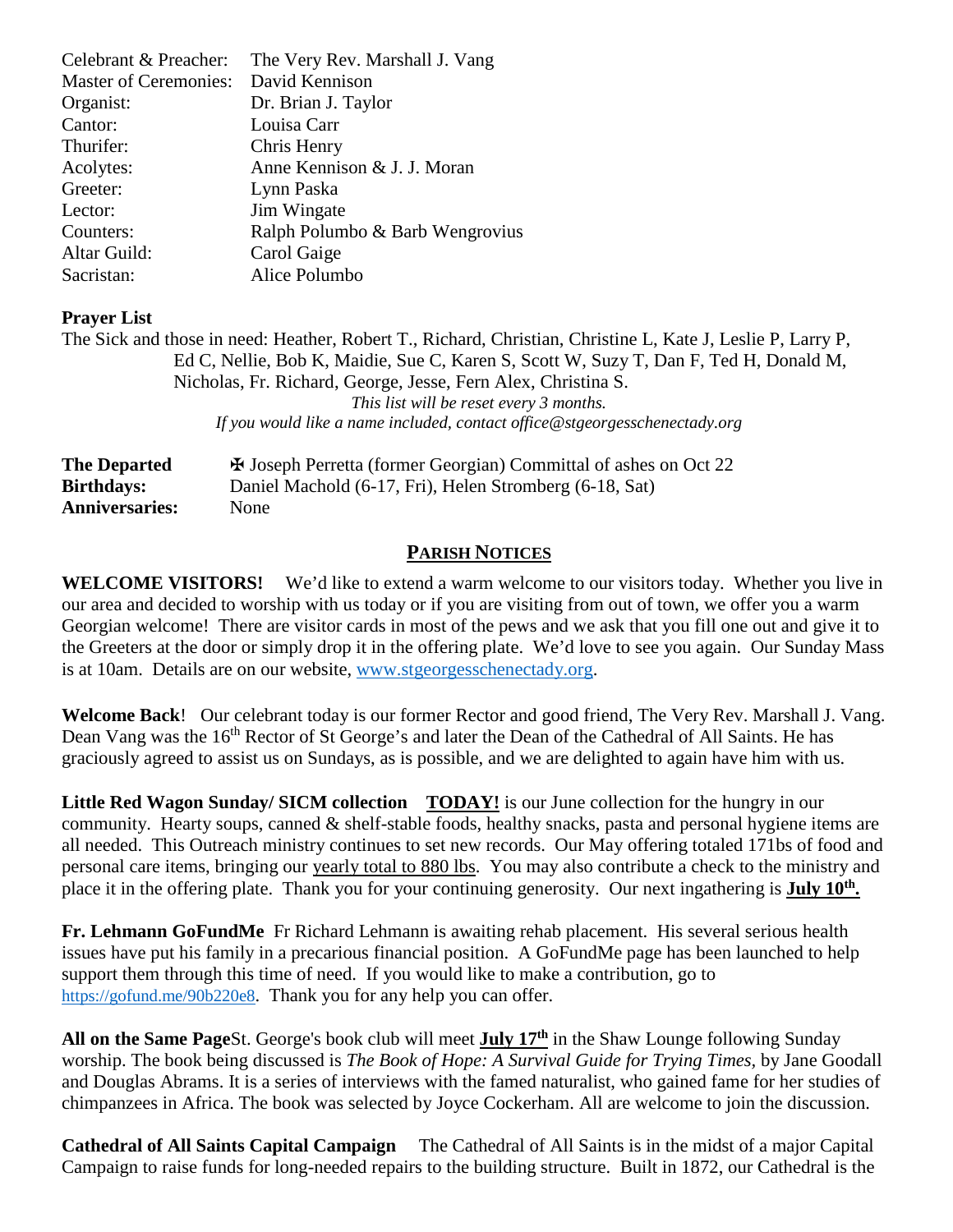first purpose-built cathedral in the Episcopal Church, designed in the Gothic Revival style of medieval English cathedrals. Spanning three centuries, it is a jewel that has served this diocese well. Every church member and every parish in the Diocese of Albany has a part in this beautiful and holy building. It is not "their church" but "our church" and it now needs our help. Go to this site for more information and please make a contribution towards keeping our grand lady alive. https://www.givingsites.com/allsaints/

**Weekday Services**. Wednesdays, **LITURGY OF THE WORD** at 9:00am. (Bible Study is on summer break). On Fridays, **LITURGY OF THE WORD** at 12:00noon. Please come for a time of weekday spiritual refreshment and prayer.

**Pastoral Care & Emergencies** During the interregnum, here are the options for pastoral care needs: (1) Jim Wingate & Ann Duff are always available for pastoral care, home and hospital visitations and communion. Call Jim at 518-381-9271. (2) Brian Taylor is trained in hospital chaplaincy and will respond for pastoral care and emergencies. Contact Brian (text or voice) at 912-656-0779 or email cornishanglican@gmail.com. (3) If the ministrations of a priest are needed, while Fr. Lehmann is away, Senior Warden David Kennison will arrange for a priest of the diocese to respond. Call David (text or voice) at 518-320-5619 or email kentech2@nycap.rr.com. Dean Marshall Vang has also offered his pastoral assistance during this time.

**St. George's Episcopal Church** 30 North Ferry Street, Schenectady, New York 12305 518-374-3163 **●** www.stgeorgesschenectady.org **●** Email: office@stgeorgesschenectady.org



*Holy Trinity*, fresco by Luca Rossetti da Orta, 1738–9 (St. Gaudenzio Church at Ivrea, Torino)